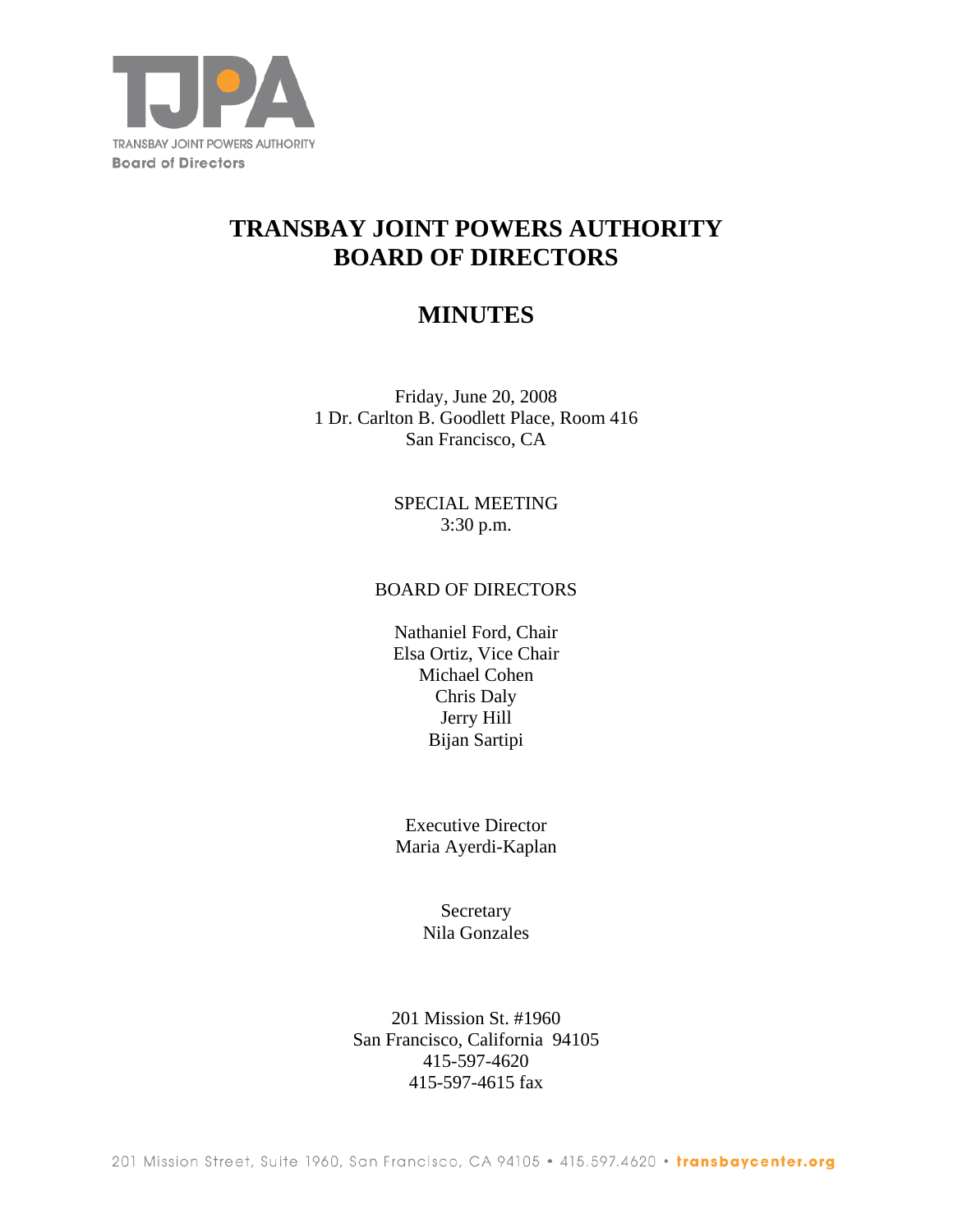

## 3:30 – SPECIAL MEETING

#### ORDER OF BUSINESS

## 1. Call to Order

Chairman Ford called the meeting to order at 3:35 pm

#### 2. Roll Call

Secretary Gonzales announced that Director Cohen would not be present due to a conflict and Director Anziano would be sitting in for Director Sartipi.

Present: Tony Anziano Chris Daly Jerry Hill Elsa Ortiz Nathaniel Ford

Absent: Michael Cohen Bijan Sartipi

3. Communications

None.

4. Board of Director's New and Old Business

None.

- 5. Executive Director's Report
	- Funding Update
	- Quarterly Financial Reports

Executive Director Ayerdi-Kaplan reported on work to date, specifically noting the workshops held over the last three days with Cesar Pelli and his team, Pelli Clarke Pelli Architects, which have been very productive and informative for the entire team and have served as the kick-off for the design work as the team enters into the concept validation phase. She also reconfirmed the project's ability to achieve LEED Silver certification on the sustainability front. Additionally, she stated all property acquisitions for the Temporary Terminal site have been completed and the advertisement for construction bids for construction of the Temporary Terminal was released today.

Nancy Whelan provided the Funding Update and Quarterly Financial Reports.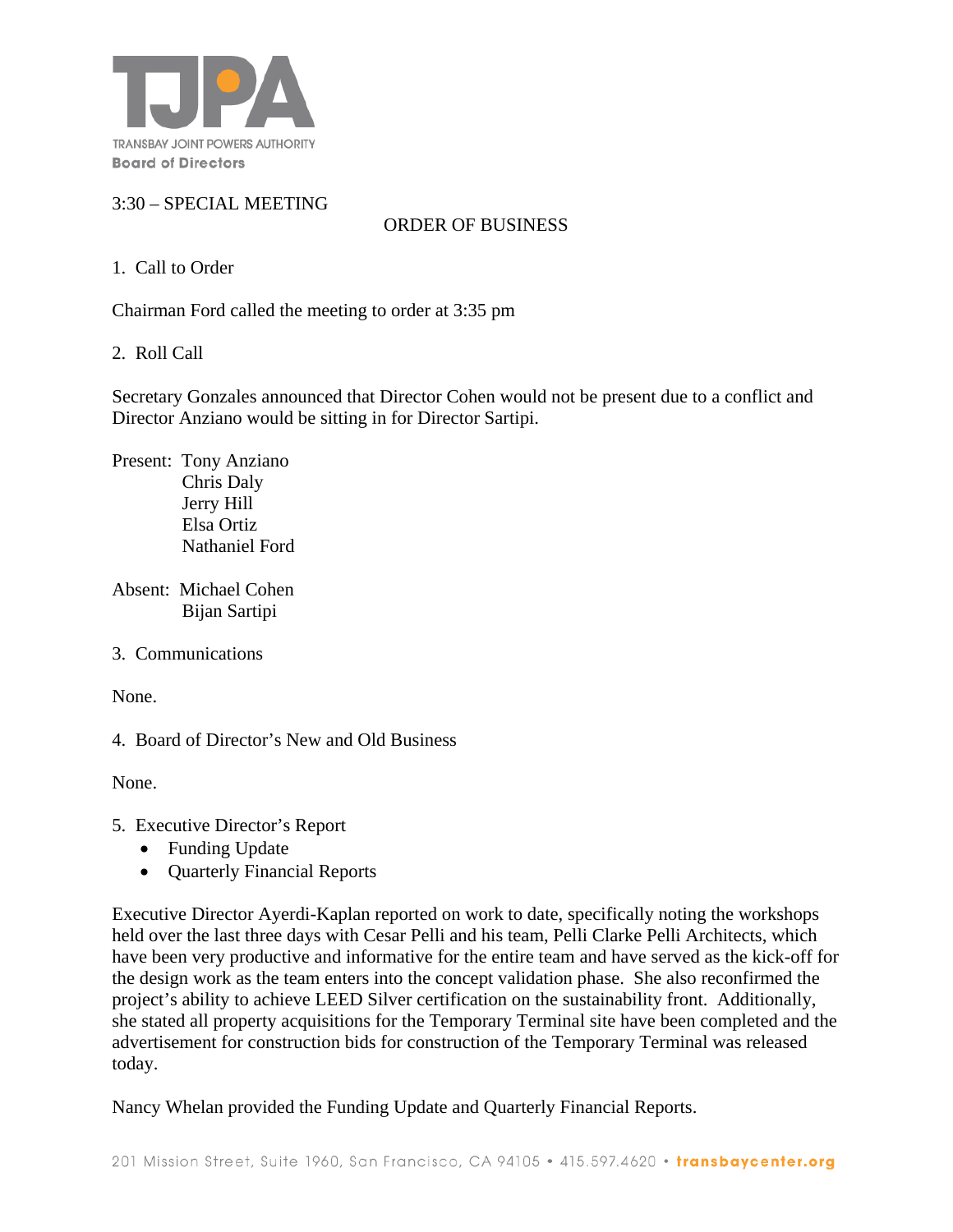

#### 6. Public Comment

None.

## THE FOLLOWING MATTERS BEFORE THE TRANSBAY JOINT POWERS AUTHORITY ARE RECOMMENDED FOR ACTION AS STATED BY THE EXECUTIVE DIRECTOR OR THE CHAIR.

## SPECIAL CALENDAR

7. Authorizing the Executive Director to execute a renewed Agreement for Engineering Design professional services for the Caltrain Downtown Extension project with Parsons Transportation Group for a second three year term (2008 – 2011) and a maximum compensation of \$10,710,000.

Bradford Townsend, DTX Program Manager, presented the DTX update and item.

No public comment.

RESOLUTION 08-027

On motion to approve:

ADOPTED: AYES – Daly, Hill, Ortiz and Ford

8. Approving the TJPA Fiscal Year 2008-09 Budget in an amount not to exceed \$163,571,400.

Nancy Whelan presented the item.

No public comment.

RESOLUTION 08-028

On motion to approve:

ADOPTED: AYES – Daly, Hill, Ortiz and Ford

9. Approving the draft FY 2008-09 Disadvantaged Business Enterprise (DBE) Program and authorizing the release of the draft FY 2008-09 DBE Program for public review and comment.

Sara Gigliotti, TJPA Contracts Compliance Manager, presented the item.

No public comment.

#### RESOLUTION 08-029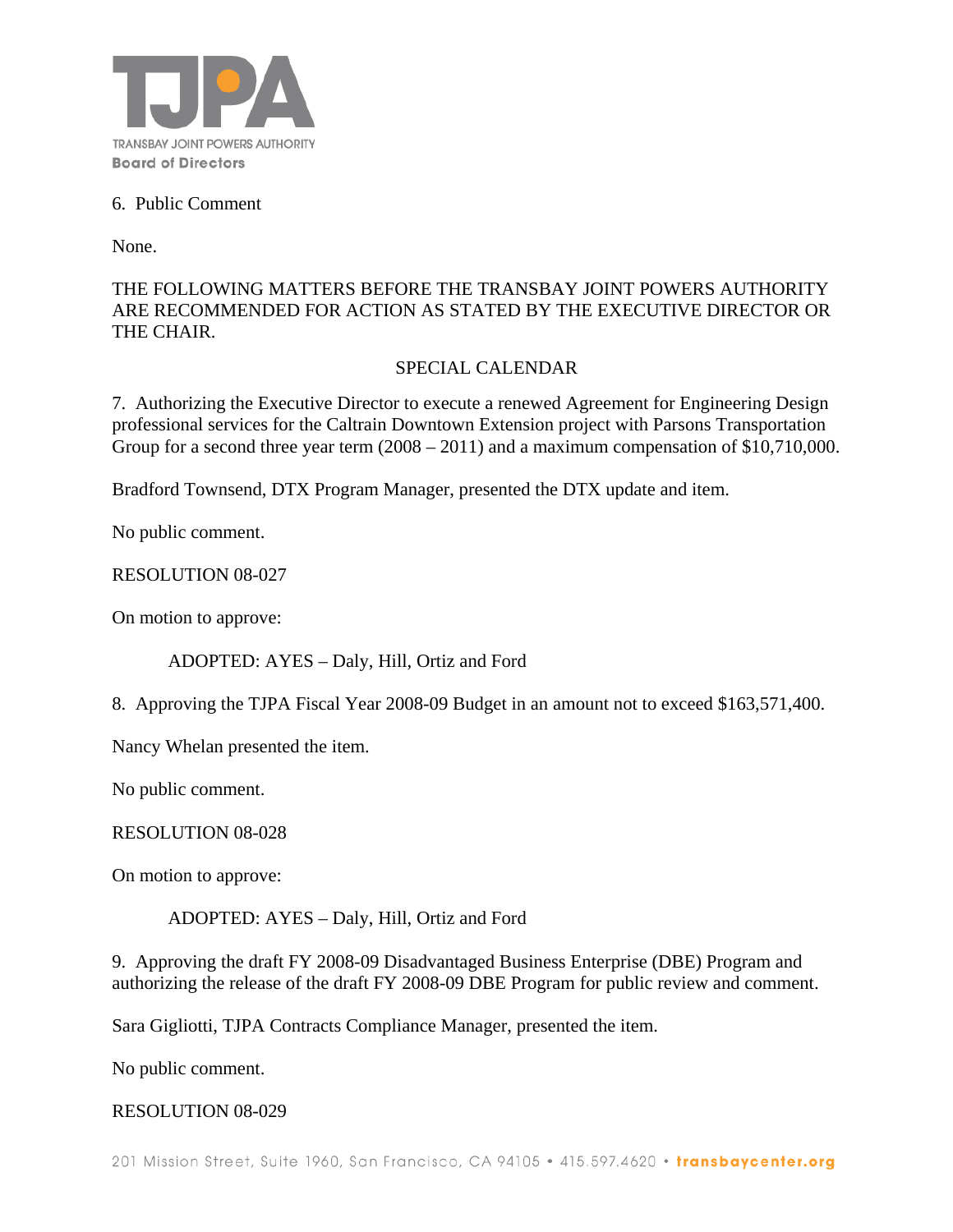

On motion to approve:

## ADOPTED: AYES – Daly, Hill, Ortiz and Ford

10. Approving the Minutes of the May 15, 2008 meeting.

No public comment.

On motion to approve:

ADOPTED: AYES – Daly, Hill, Ortiz and Ford

The minutes were approved.

#### RECESS MEETING AND CONVENE CLOSED SESSION

There was no member of the public who indicated that they would like to comment on the item scheduled for discussion in closed session.

## CLOSED SESSION

1. Call to Order

Chairman Ford called the closed session to order at 4:04 pm.

2. Roll Call

Present: Tony Anziano Chris Daly Jerry Hill Elsa Ortiz Nathaniel Ford

## 3. CONFERENCE WITH REAL PROPERTY NEGOTIATORS (Gov. Code section 54956.8)

 Property: Portion of Caltrans Parcel T bounded by the Transbay Terminal, Fremont, Mission, and First Streets

TJPA Negotiators: Maria Ayerdi, Executive Director; Charles Sullivan, Deputy City Attorney; and Andrew W. Schwartz, Shute, Mihaly & Weinberger LLP, outside counsel

#### Negotiating parties: TJPA and Hines